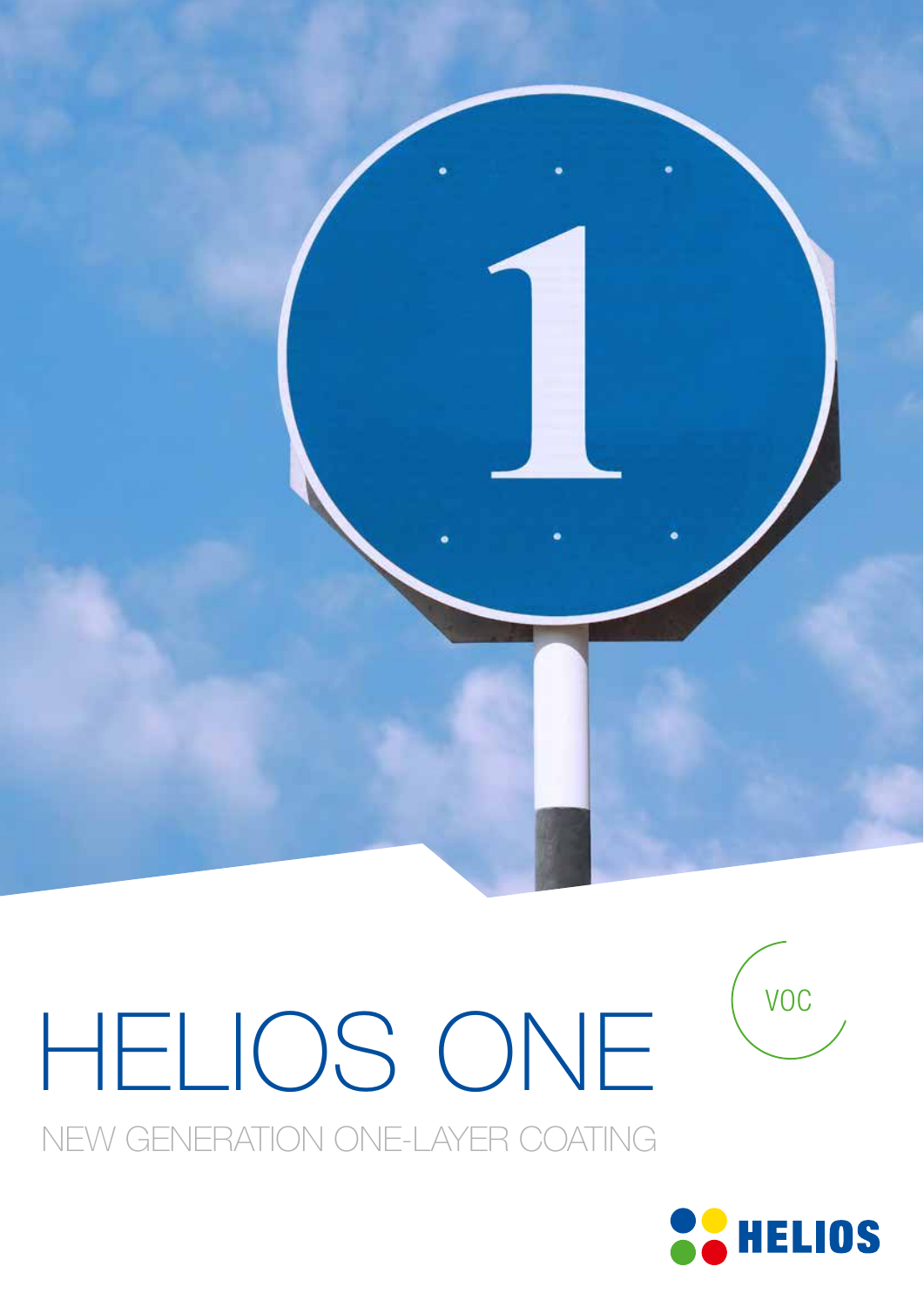

The picture below outlines that even though the price per unit of the high-quality one-layer coating might be a bit higher, your total manufacturing costs (including HELIOS ONE) will be significantly lower.

### ECONOMICAL BENEFITS

- $\checkmark$  INCREASE PRODUCTIVITY UP TO 50%
- $\checkmark$  DECREASE COSTS OF YOUR MANUFACTURING **PROCESS**
- $\checkmark$  REDUCE PAINT AND BAKE CYCLES
- $\checkmark$  REDUCE ENERGY USE AND MAINTENANCE COSTS

## HELIOS ONE

### HELIOS ONE PRODUCTS

## HIGHLIGHTS

- INSTEAD OF USING PRIMER AND TOPCOAT JUST USE ONE-LAYER OF HELIOS ONE AND INCREASE PRODUCTIVITY UP TO 50%
- ACHIEVE UP TO 720 H OF SALT-SPRAY TEST WITH ONE-LAYER OF 80 µm
- ANTICORROSION PROTECTION FOR CATEGORIES UP TO C4 ACCORDING TO ISO 12944
- SUPERB COVERAGE OF SHARP EDGES, EVEN WITH LASER CUTTING
- HIGH GLOSS (90%) AND SUPER-DURABLE UV RESISTANCE AVAILABLE FOR SELECTED PRODUCTS
- FCO-FRIENDLY HIGH-SOLID OR WATERBORNE COATINGS

**TELESCOPE AND ADDRESS OF THE REPORT OF THE REPORT OF THE REPORT OF THE REPORT OF THE REPORT OF THE REPORT OF THE REPORT OF THE REPORT OF THE REPORT OF THE REPORT OF THE REPORT OF THE REPORT OF THE REPORT OF THE REPORT OF** 

| <b>TYPE HELIOS ONE</b> | <b>SEGMENT</b>                      | <b>APPLICATION METHOD</b>      | <b>FIELD OF APPLICATION</b>                                   | <b>TYPE</b>                | <b>RECOMMENDED DRY</b><br><b>FILM THICKNESS</b> | <b>VOLUME SOLIDS</b><br><b>CONTENT</b> | <b>GLOSS</b>       |
|------------------------|-------------------------------------|--------------------------------|---------------------------------------------------------------|----------------------------|-------------------------------------------------|----------------------------------------|--------------------|
| HELIOPUR 41-02         | Transportation, industrial coatings | Air-mix, airless, air-spraying | ACE, commercial vehicles superstructures,<br>containers, etc. | 2K HS polyuretane          | 70 – 120 µm                                     | 60%                                    | Flat to high gloss |
| HELIOPOX 40-00         | Transportation, industrial coatings | Air-mix, airless, air-spraying | Interior surfaces, surfaces not exposed to<br>direct sunlight | 2K epoxy                   | 80 – 120 µm                                     | 56 %                                   | Glossy             |
| HELIOFAST 41-10        | Transportation, industrial coatings | Air-mix, airless, air-spraying | Industrial products and vehicles                              | HS alkyd                   | 80 – 120 µm                                     | 58 %                                   | Semi-glossy        |
| HELIOFAST AQ 45-01     | Industrial coatings                 | Air-mix, airless, air-spraying | Industrial products, castings                                 | Styrene-acrylic dispersion | $40 - 120$ µm                                   | 40 %                                   | Semi-flat          |







Contact your Helios sales representative or email us at heliosone@helios.si for calculation of cost savings for your specific production line.

Manufacturers are looking for new and better solutions to decrease costs, while maintaining or increasing the quality of their products. HELIOS ONE might be one new solution for you!

Based on our references we see huge benefits of the implementation of this product in the fields of agricultural, construction and earthmoving equipment, machine building, within the hydraulic cylinder industry as well as for industrial vehicles and special industries. Our current clients have been proven that by using HELIOS ONE the process time could be decreased for more than 35% without any quality restraints, while lowering the overall costs.

## NEW GENERATION ONE-LAYER COATING